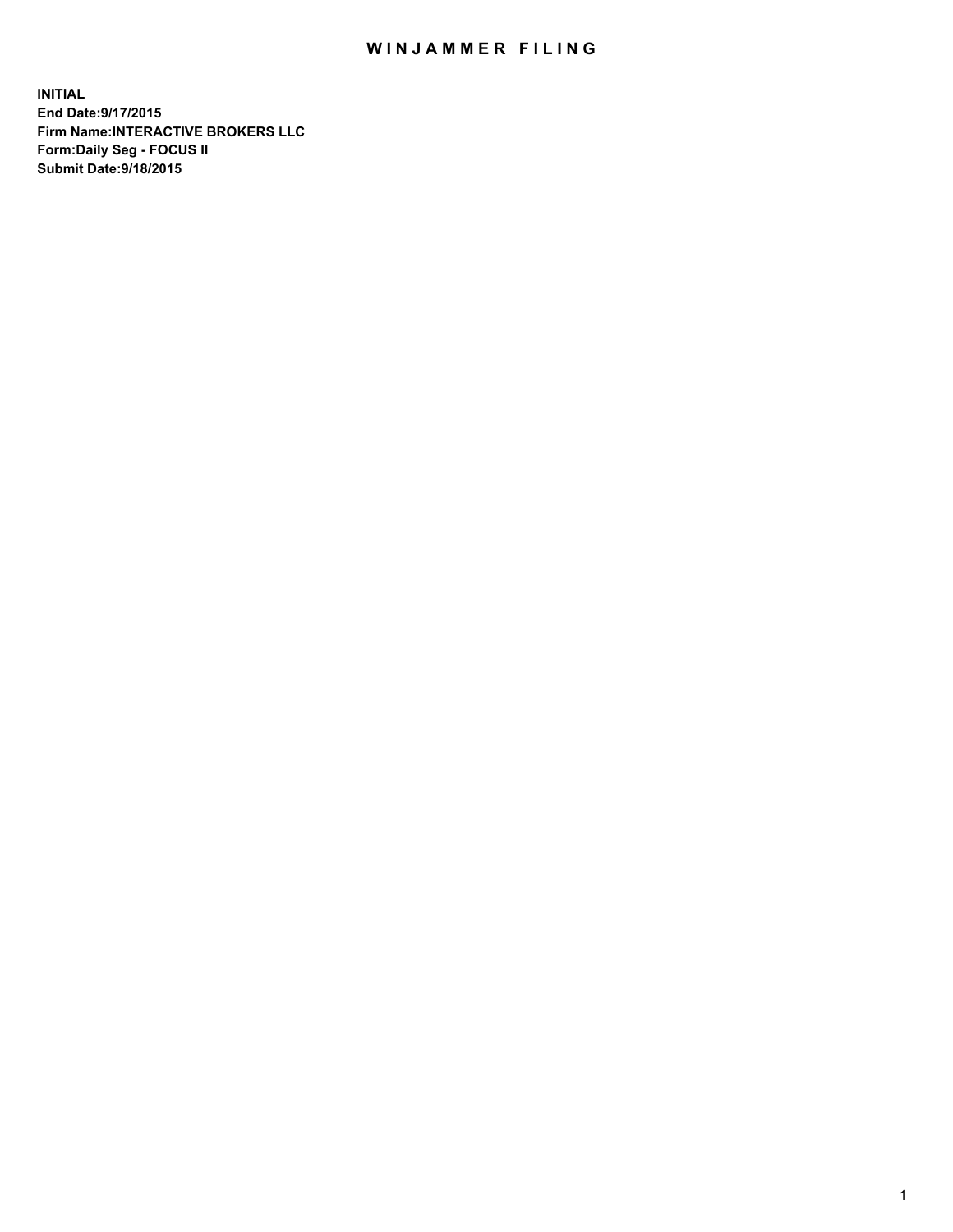## **INITIAL End Date:9/17/2015 Firm Name:INTERACTIVE BROKERS LLC Form:Daily Seg - FOCUS II Submit Date:9/18/2015 Daily Segregation - Cover Page**

| Name of Company<br><b>Contact Name</b><br><b>Contact Phone Number</b><br><b>Contact Email Address</b>                                                                                                                                                                                                                          | <b>INTERACTIVE BROKERS LLC</b><br><b>Michael Ellman</b><br>203-422-8926<br>mellman@interactivebrokers.co<br>$m$ |
|--------------------------------------------------------------------------------------------------------------------------------------------------------------------------------------------------------------------------------------------------------------------------------------------------------------------------------|-----------------------------------------------------------------------------------------------------------------|
| FCM's Customer Segregated Funds Residual Interest Target (choose one):<br>a. Minimum dollar amount: ; or<br>b. Minimum percentage of customer segregated funds required:% ; or<br>c. Dollar amount range between: and; or<br>d. Percentage range of customer segregated funds required between:% and%.                         | $\overline{\mathbf{0}}$<br>0<br>155,000,000 245,000,000<br>0 <sub>0</sub>                                       |
| FCM's Customer Secured Amount Funds Residual Interest Target (choose one):<br>a. Minimum dollar amount: ; or<br>b. Minimum percentage of customer secured funds required:%; or<br>c. Dollar amount range between: and; or<br>d. Percentage range of customer secured funds required between: % and %.                          | $\underline{\mathbf{0}}$<br>0<br>80,000,000 120,000,000<br>0 <sub>0</sub>                                       |
| FCM's Cleared Swaps Customer Collateral Residual Interest Target (choose one):<br>a. Minimum dollar amount: ; or<br>b. Minimum percentage of cleared swaps customer collateral required:% ; or<br>c. Dollar amount range between: and; or<br>d. Percentage range of cleared swaps customer collateral required between:% and%. | $\overline{\mathbf{0}}$<br>$\overline{\mathbf{0}}$<br>0 <sub>0</sub><br>0 <sup>0</sup>                          |

Attach supporting documents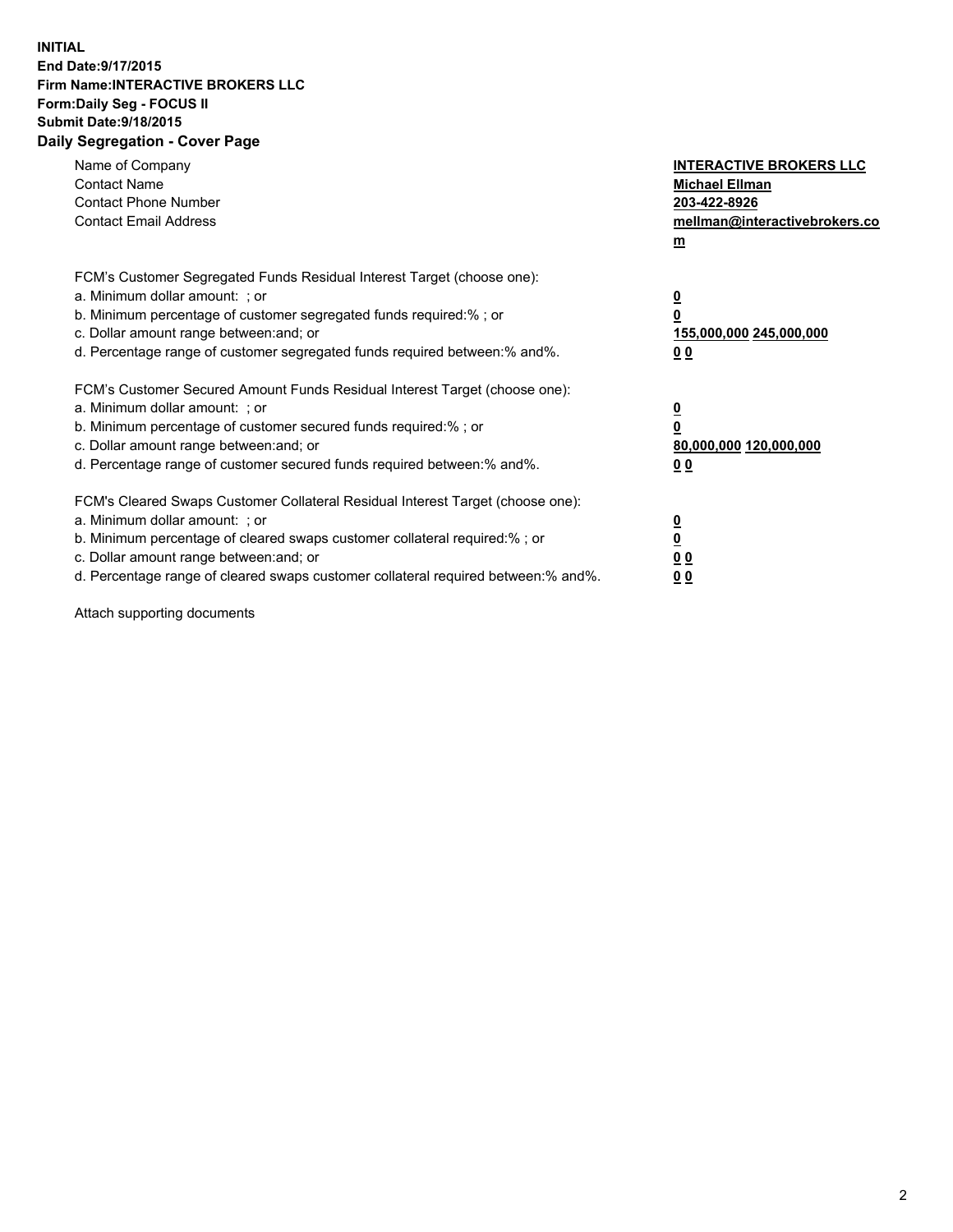## **INITIAL End Date:9/17/2015 Firm Name:INTERACTIVE BROKERS LLC Form:Daily Seg - FOCUS II Submit Date:9/18/2015 Daily Segregation - Secured Amounts**

|                | Daily Jegregation - Jeculed Aniounts                                                                       |                                                |
|----------------|------------------------------------------------------------------------------------------------------------|------------------------------------------------|
|                | Foreign Futures and Foreign Options Secured Amounts                                                        |                                                |
|                | Amount required to be set aside pursuant to law, rule or regulation of a foreign                           | $0$ [7305]                                     |
|                | government or a rule of a self-regulatory organization authorized thereunder                               |                                                |
| 1.             | Net ledger balance - Foreign Futures and Foreign Option Trading - All Customers                            |                                                |
|                | A. Cash                                                                                                    | 344,815,085 [7315]                             |
|                | B. Securities (at market)                                                                                  | $0$ [7317]                                     |
| 2.             | Net unrealized profit (loss) in open futures contracts traded on a foreign board of trade                  | -1,687,023 [7325]                              |
| 3.             | Exchange traded options                                                                                    |                                                |
|                | a. Market value of open option contracts purchased on a foreign board of trade                             | 46,272 [7335]                                  |
|                | b. Market value of open contracts granted (sold) on a foreign board of trade                               | -53,934 [7337]                                 |
| 4.             | Net equity (deficit) (add lines 1.2. and 3.)                                                               | 343,120,400 [7345]                             |
| 5.             | Account liquidating to a deficit and account with a debit balances - gross amount                          | 79,672 [7351]                                  |
|                | Less: amount offset by customer owned securities                                                           | 0 [7352] 79,672 [7354]                         |
| 6.             | Amount required to be set aside as the secured amount - Net Liquidating Equity                             | 343,200,072 [7355]                             |
|                | Method (add lines 4 and 5)                                                                                 |                                                |
| 7.             | Greater of amount required to be set aside pursuant to foreign jurisdiction (above) or line                | 343,200,072 [7360]                             |
|                | 6.                                                                                                         |                                                |
|                | FUNDS DEPOSITED IN SEPARATE REGULATION 30.7 ACCOUNTS                                                       |                                                |
| 1 <sub>1</sub> | Cash in banks                                                                                              |                                                |
|                | A. Banks located in the United States                                                                      | 9,700,149 [7500]                               |
|                | B. Other banks qualified under Regulation 30.7                                                             | 0 [7520] 9,700,149 [7530]                      |
| 2.             | Securities                                                                                                 |                                                |
|                | A. In safekeeping with banks located in the United States                                                  | 352,125,895 [7540]                             |
|                | B. In safekeeping with other banks qualified under Regulation 30.7                                         | 0 [7560] 352,125,895 [7570]                    |
| 3.             | Equities with registered futures commission merchants                                                      |                                                |
|                | A. Cash                                                                                                    | $0$ [7580]                                     |
|                | <b>B.</b> Securities                                                                                       | $0$ [7590]                                     |
|                | C. Unrealized gain (loss) on open futures contracts                                                        | $0$ [7600]                                     |
|                | D. Value of long option contracts                                                                          | $0$ [7610]                                     |
|                | E. Value of short option contracts                                                                         | 0 [7615] 0 [7620]                              |
| 4.             | Amounts held by clearing organizations of foreign boards of trade                                          |                                                |
|                | A. Cash                                                                                                    | $0$ [7640]                                     |
|                | <b>B.</b> Securities                                                                                       | $0$ [7650]                                     |
|                | C. Amount due to (from) clearing organization - daily variation                                            | $0$ [7660]                                     |
|                | D. Value of long option contracts                                                                          | $0$ [7670]                                     |
|                | E. Value of short option contracts                                                                         | 0 [7675] 0 [7680]                              |
| 5.             | Amounts held by members of foreign boards of trade                                                         |                                                |
|                | A. Cash                                                                                                    | 104,688,382 [7700]                             |
|                | <b>B.</b> Securities                                                                                       | $0$ [7710]                                     |
|                | C. Unrealized gain (loss) on open futures contracts                                                        | -2,671,146 <sup>[7720]</sup>                   |
|                | D. Value of long option contracts                                                                          | 46,279 [7730]                                  |
|                | E. Value of short option contracts                                                                         | <mark>-53,934</mark> [7735] 102,009,581 [7740] |
| 6.             | Amounts with other depositories designated by a foreign board of trade                                     | $0$ [7760]                                     |
| 7.             | Segregated funds on hand                                                                                   | $0$ [7765]                                     |
| 8.             | Total funds in separate section 30.7 accounts                                                              | 463,835,625 [7770]                             |
| 9.             | Excess (deficiency) Set Aside for Secured Amount (subtract line 7 Secured Statement<br>Page 1 from Line 8) | 120,635,553 [7380]                             |
| 10.            | Management Target Amount for Excess funds in separate section 30.7 accounts                                | 80,000,000 [7780]                              |
| 11.            | Excess (deficiency) funds in separate 30.7 accounts over (under) Management Target                         | 40,635,553 [7785]                              |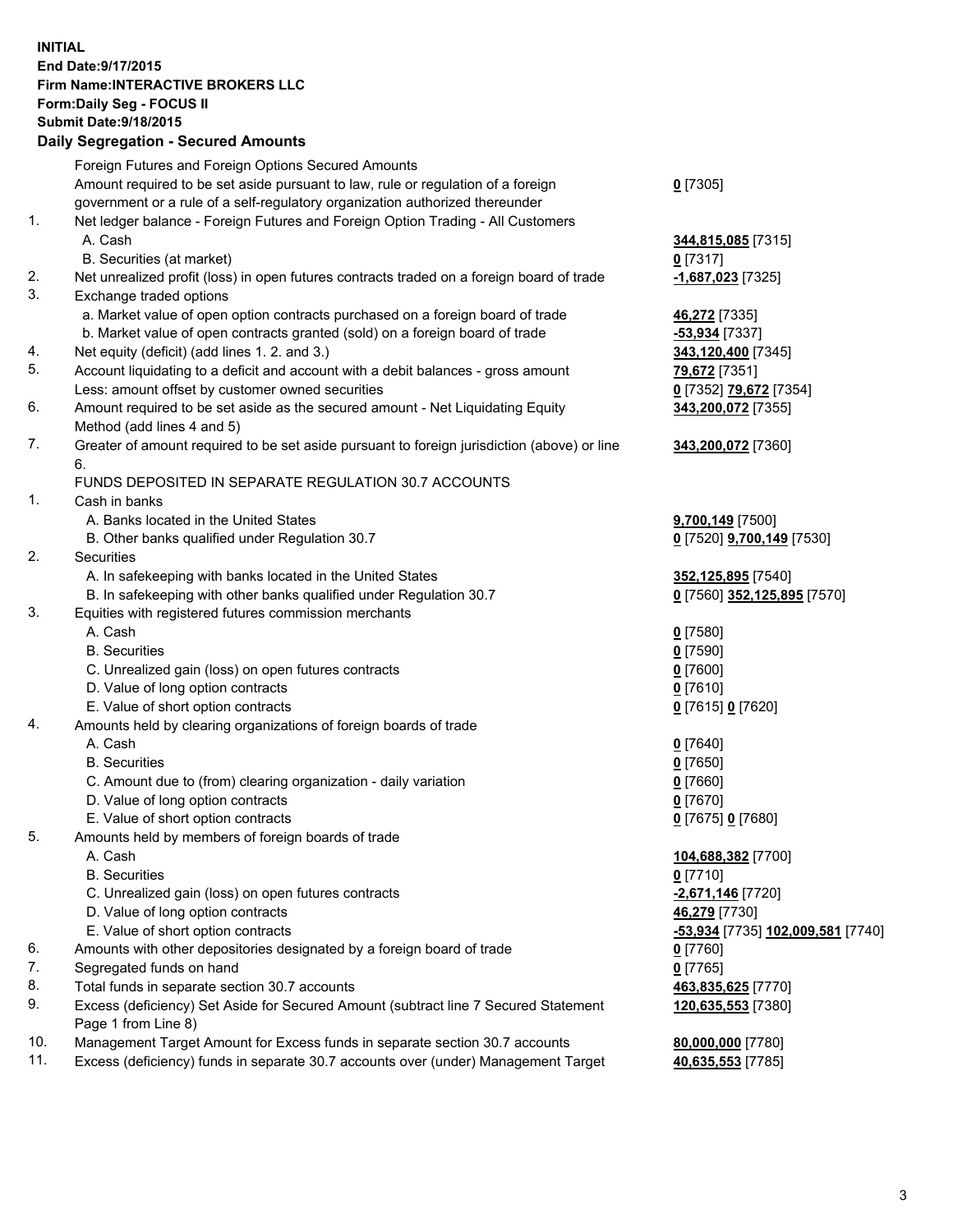**INITIAL End Date:9/17/2015 Firm Name:INTERACTIVE BROKERS LLC Form:Daily Seg - FOCUS II Submit Date:9/18/2015 Daily Segregation - Segregation Statement** SEGREGATION REQUIREMENTS(Section 4d(2) of the CEAct) 1. Net ledger balance A. Cash **2,700,654,898** [7010] B. Securities (at market) **0** [7020] 2. Net unrealized profit (loss) in open futures contracts traded on a contract market **-116,845,594** [7030] 3. Exchange traded options A. Add market value of open option contracts purchased on a contract market **79,442,356** [7032] B. Deduct market value of open option contracts granted (sold) on a contract market **-142,425,934** [7033] 4. Net equity (deficit) (add lines 1, 2 and 3) **2,520,825,726** [7040] 5. Accounts liquidating to a deficit and accounts with debit balances - gross amount **1,647,389** [7045] Less: amount offset by customer securities **0** [7047] **1,647,389** [7050] 6. Amount required to be segregated (add lines 4 and 5) **2,522,473,115** [7060] FUNDS IN SEGREGATED ACCOUNTS 7. Deposited in segregated funds bank accounts A. Cash **316,553,082** [7070] B. Securities representing investments of customers' funds (at market) **1,501,757,591** [7080] C. Securities held for particular customers or option customers in lieu of cash (at market) **0** [7090] 8. Margins on deposit with derivatives clearing organizations of contract markets A. Cash **22,370,321** [7100] B. Securities representing investments of customers' funds (at market) **952,275,597** [7110] C. Securities held for particular customers or option customers in lieu of cash (at market) **0** [7120] 9. Net settlement from (to) derivatives clearing organizations of contract markets **-4,080,565** [7130] 10. Exchange traded options A. Value of open long option contracts **79,403,580** [7132] B. Value of open short option contracts **-142,387,182** [7133] 11. Net equities with other FCMs A. Net liquidating equity **0** [7140] B. Securities representing investments of customers' funds (at market) **0** [7160] C. Securities held for particular customers or option customers in lieu of cash (at market) **0** [7170] 12. Segregated funds on hand **0** [7150] 13. Total amount in segregation (add lines 7 through 12) **2,725,892,424** [7180] 14. Excess (deficiency) funds in segregation (subtract line 6 from line 13) **203,419,309** [7190] 15. Management Target Amount for Excess funds in segregation **155,000,000** [7194] 16. Excess (deficiency) funds in segregation over (under) Management Target Amount **48,419,309** [7198]

Excess